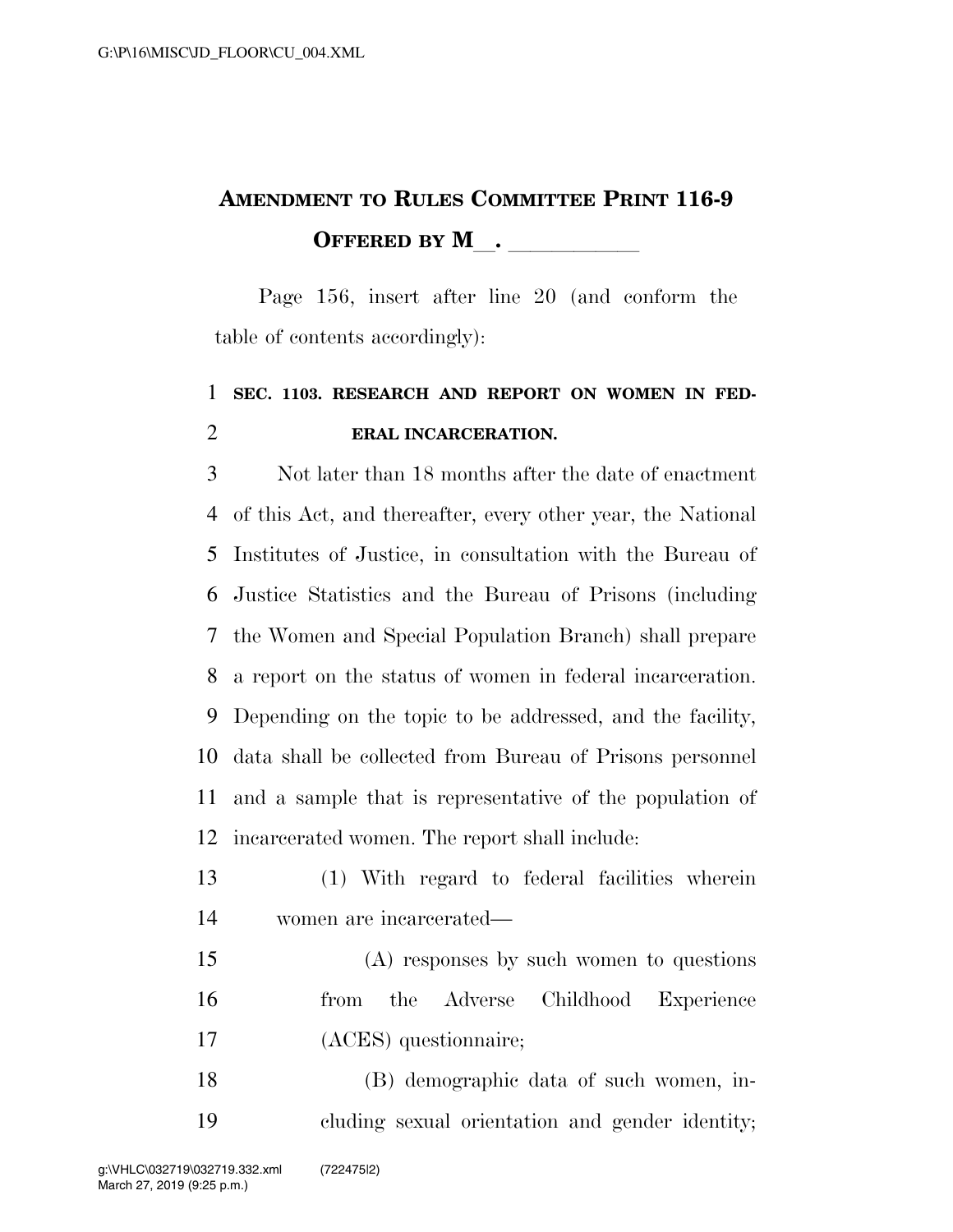| $\mathbf{1}$   | (C) responses by such women to questions         |
|----------------|--------------------------------------------------|
| $\overline{2}$ | about the extent of exposure to sexual victim-   |
| 3              | ization, sexual violence and domestic violence   |
| $\overline{4}$ | (both inside and outside of incarceration);      |
| 5              | (D) the number of such women were preg-          |
| 6              | nant at the time that they entered incarcer-     |
| 7              | ation;                                           |
| 8              | (E) the number of such women who have            |
| 9              | children age 18 or under, and if so, how many;   |
| 10             | and                                              |
| 11             | (F) the crimes for which such women are          |
| 12             | incarcerated and the length of their sentence.   |
| 13             | (2) With regard to all federal facilities where  |
| 14             | persons are incarcerated—                        |
| 15             | $(A)$ a list of best practices with respect to   |
| 16             | women's incarceration and transition, including  |
| 17             | staff led programs, services and management      |
| 18             | practices (including making sanitary products    |
| 19             | readily available and easily accessible, and ac- |
| 20             | cess to and provision of healthcare);            |
| 21             | (B) the availability of trauma treatment at      |
| 22             | each facility (including number of beds, and     |
| 23             | number of trained staff);                        |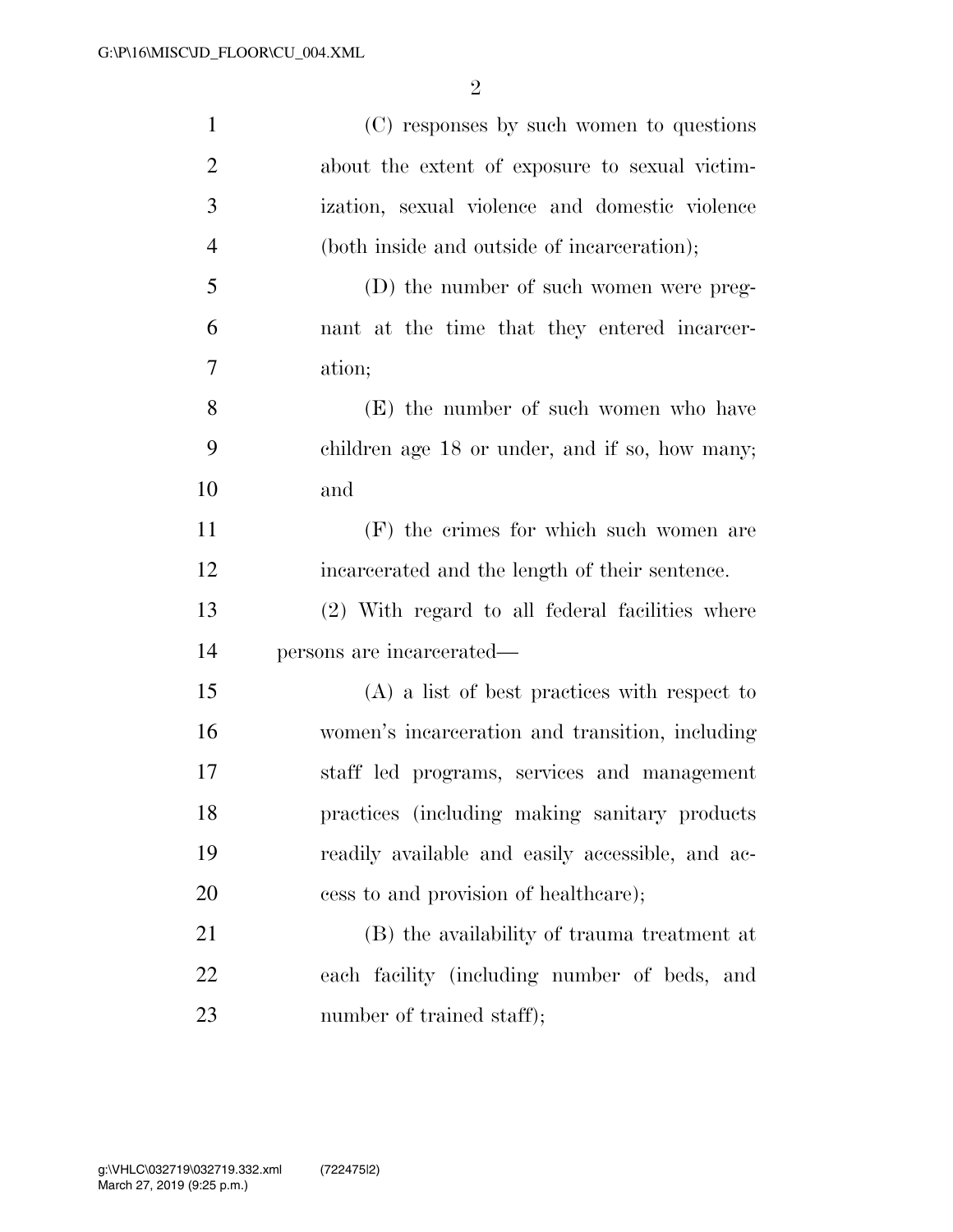(C) rates of serious mental illness broken down by gender and security level and a list of residential programs available by site; and (D) the availability of vocational education and a list of vocational programs provided by each facility.

## **SEC. 1104. REENTRY PLANNING AND SERVICES FOR INCAR-CERATED WOMEN.**

 The Attorney General, in coordination with the Chief of U.S. Probation and Pretrial Services and the Director of the Bureau of Prisons (including Women and Special Population Branch), shall collaborate on a model of gen- der responsive transition for incarcerated women, includ- ing the development of a national standard on prevention with respect to domestic and sexual violence. In developing the model, the Chief and the Director shall consult with such experts within the federal government (including the Office on Violence Against Women of the Department of Justice) and in the victim service provider community (in- cluding sexual and domestic violence and homelessness, job training and job placement service providers) as are necessary to the completion of a comprehensive plan. Issues addressed should include—

 (1) the development by the Bureau of Prisons of a contract for gender collaborative services; and